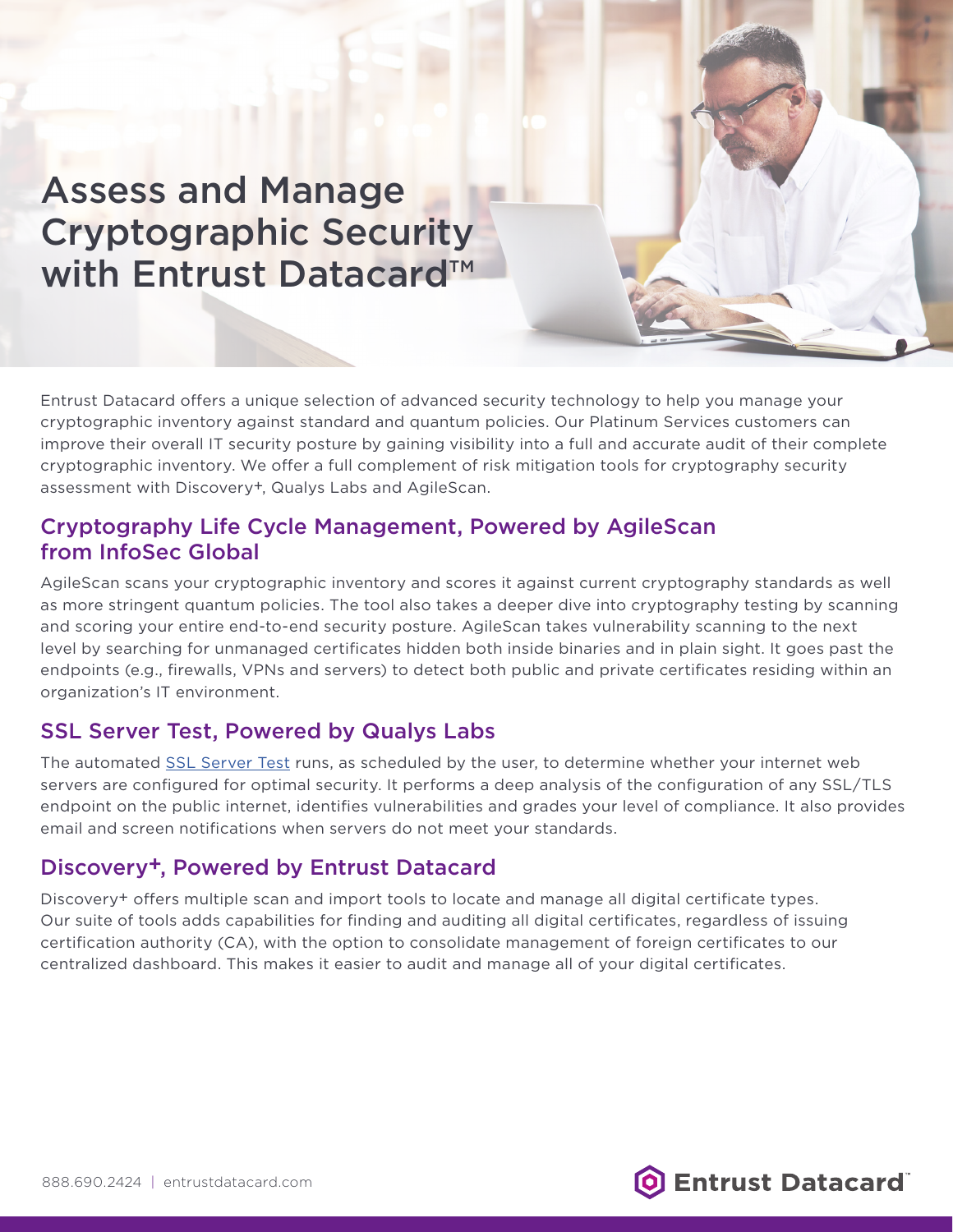|                                                                                   | Crypto Lifecycle Manager,<br>powered by AgileScan                                                                                                                                                                                                                                                                       | SSL Server Test, powered<br>by Qualys Labs                               | Discovery+, powered<br>by Entrust Datacard                                                                                                 |
|-----------------------------------------------------------------------------------|-------------------------------------------------------------------------------------------------------------------------------------------------------------------------------------------------------------------------------------------------------------------------------------------------------------------------|--------------------------------------------------------------------------|--------------------------------------------------------------------------------------------------------------------------------------------|
| <b>Scanning Capabilities</b>                                                      |                                                                                                                                                                                                                                                                                                                         |                                                                          |                                                                                                                                            |
| <b>Active Certificate Scanner - scans</b><br><b>IP/port combinations</b>          | Active SSL/TLS (automated)<br>Other cert types<br>(machine scanning agent)<br>vendor agnostic<br>external + internal facing<br>public or private trust                                                                                                                                                                  | Scans and evaluates individual<br>endpoints for SSL/TLS security posture | Active SSL/TLS (automated)<br>Other cert types (manual import)<br>vendor agnostic<br>external + internal facing<br>public or private trust |
| Scanning Agent - scans and<br>inventories machines for<br>certificates and crypto | Scans:<br>• Binary files<br>• Java files<br>• Java key stores<br>• MS CAPI store certs<br>• Compressed files<br>• Dormant/isolated/hidden<br>· PEM, CER, DER, P12 files                                                                                                                                                 | N/A                                                                      | Scans:<br>• MS CAPI store certs                                                                                                            |
| <b>Evaluates and Scores Ciphers</b><br>at Endpoints                               | External + Internal                                                                                                                                                                                                                                                                                                     | External                                                                 | <b>No</b>                                                                                                                                  |
| <b>Evaluates and Scores SSL/TLS</b><br><b>Protocols</b>                           | External + Internal                                                                                                                                                                                                                                                                                                     | External                                                                 | <b>No</b>                                                                                                                                  |
| Scans for External + Internal Facing<br>Certs                                     | External + Internal                                                                                                                                                                                                                                                                                                     | N/A                                                                      | External + Internal                                                                                                                        |
| <b>Consolidates to ECS</b>                                                        | No                                                                                                                                                                                                                                                                                                                      | No                                                                       | Yes                                                                                                                                        |
| <b>Compliance Testing</b>                                                         |                                                                                                                                                                                                                                                                                                                         |                                                                          |                                                                                                                                            |
| <b>Compliance and Audit</b>                                                       | Internal policy: cert expiry times, cert signing<br>authority, authorized algorithms, authorized<br>libraries<br>External regulations:<br>PCI DSS (3.5, 4.1, 6.5), HIPAA, GDPR (Clause<br>83), PSD2 (Article 35), NIST<br>(800-175, 22, 133, 131, 78, 56), ISO 27002 (Ctrl<br>domain 12, 13, 14), ISO 24759, ISACA, CSA | Server configuration compliance                                          | Limited certificate compliance<br>(expiry + cert length, etc.)                                                                             |
| <b>Crypto Evaluated Against Standard</b><br>and Quantum Policies                  | Yes                                                                                                                                                                                                                                                                                                                     | No                                                                       | No                                                                                                                                         |
| <b>Reporting</b>                                                                  |                                                                                                                                                                                                                                                                                                                         |                                                                          |                                                                                                                                            |
| Reporting                                                                         | Yes<br>• Detailed certificate<br>• Crypto inventory and readiness                                                                                                                                                                                                                                                       | Yes<br>• SSL/TLS server configuration<br>by endpoint                     | Yes<br>• Certificate populations<br>• Content                                                                                              |
| <b>Reporting Formats</b>                                                          | HTML, PDF, Excel, MS Word                                                                                                                                                                                                                                                                                               | HTML, PDF, Excel                                                         | HTML, PDF                                                                                                                                  |
| <b>Scores for Vulnerability</b>                                                   | • Crypto vulnerability<br>· SSL/TLS vulnerability                                                                                                                                                                                                                                                                       | SSL/TLS vulnerability                                                    | No                                                                                                                                         |
| Included with ECS                                                                 | Platinum Services Only                                                                                                                                                                                                                                                                                                  | • Automated (Platinum)<br>• Integrated (Silver)                          | • 100 management licenses (Platinum)<br>• Fee for management licenses (Silver)                                                             |